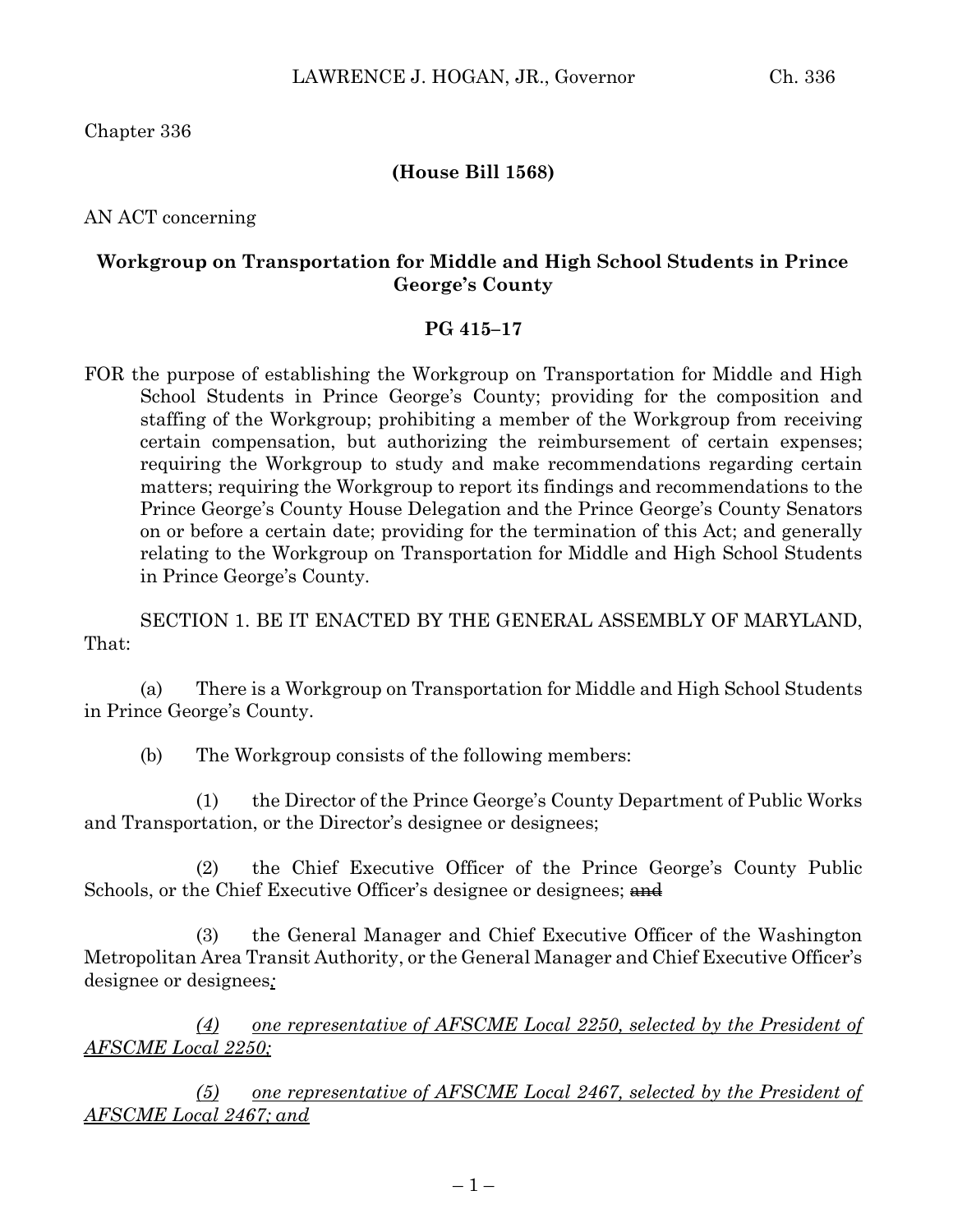*(6) one representative of the local union that represents the Washington Metropolitan Area Transit Authority bus drivers, selected by the President of the local union*.

(c) The Prince George's County Public Schools shall provide staff for the Workgroup.

(d) A member of the Workgroup:

(1) may not receive compensation as a member of the Workgroup; but

(2) is entitled to reimbursement for expenses under the Standard State Travel Regulations, as provided in the State budget.

(e) The Workgroup shall:

(1) identify where Prince George's County public school buildings and bus routes intersect with bus routes of the Prince George's County Department of Public Works and Transportation and the Washington Metropolitan Area Transit Authority;

(2) identify the software systems currently in use by or available to the Prince George's County Public Schools, the Prince George's County Department of Public Works and Transportation, and the Washington Metropolitan Area Transit Authority to operate and monitor their bus systems;

(3) estimate, if Prince George's County Public Schools students were to be transported by the Prince George's County Department of Public Works and Transportation and the Washington Metropolitan Area Transit Authority, the:

(i) cost savings to the Prince George's County Public Schools; and

(ii) cost increase to the Prince George's County Department of Public Works and Transportation and the Washington Metropolitan Area Transit Authority;

(4) determine the feasibility and cost of implementing a system utilizing Global Positioning System technology and text messages to inform parents of when a bus is expected to arrive and provide notification if a bus will be delayed; and

(5) identify a range of options for transporting Prince George's County Public Schools middle and high school students and the cost of each option.

(f) On or before August 31, 2017, the Workgroup shall report its findings and recommendations to the Prince George's County House Delegation and the Prince George's County Senators in accordance with § 2–1246 of the State Government Article.

SECTION 2. AND BE IT FURTHER ENACTED, That this Act shall take effect June 1, 2017. It shall remain effective for a period of 1 year and 1 month and, at the end of June